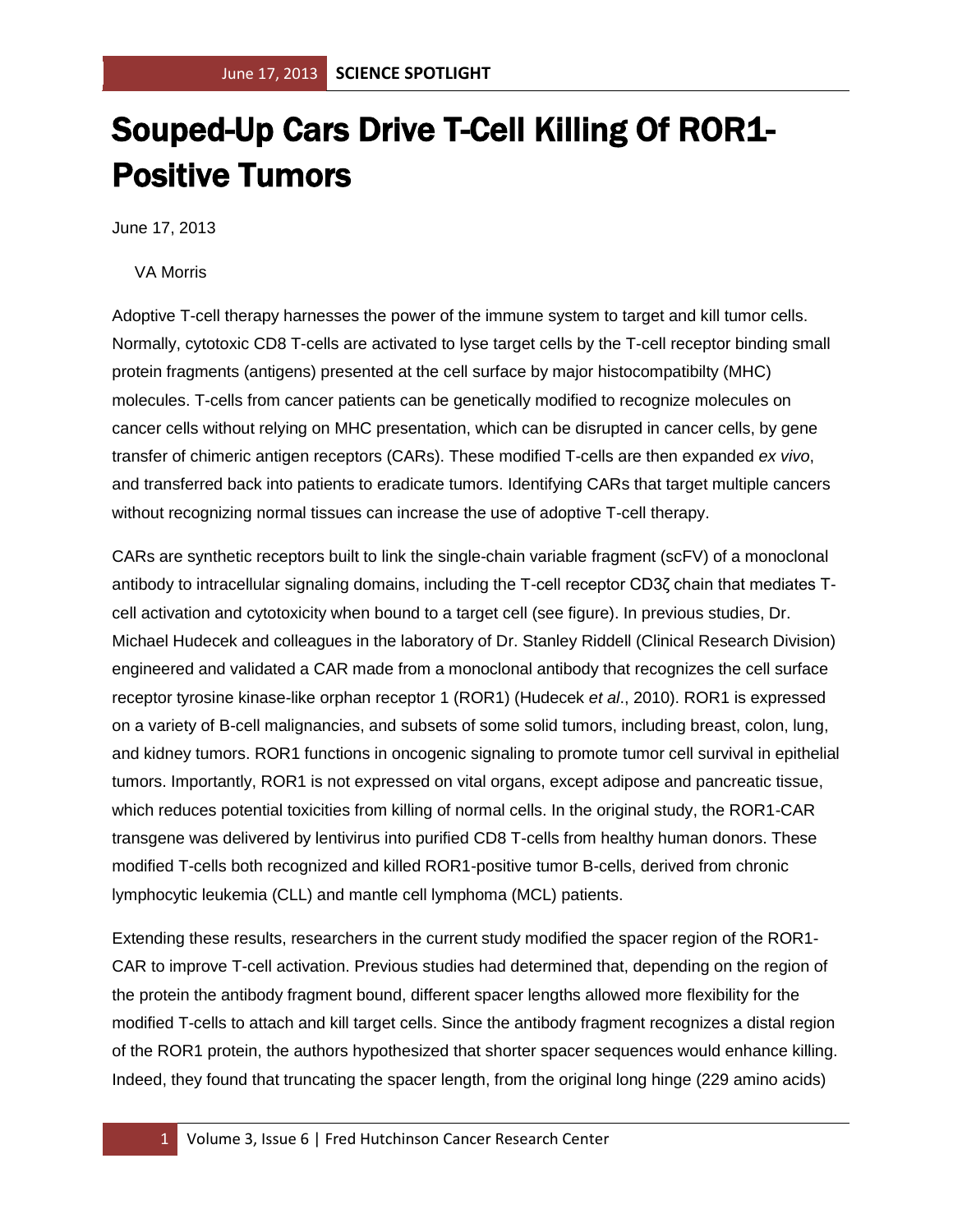to intermediate (119 amino acids) and short hinges (12 amino acids) progressively increased cytolytic activity to ROR1-positive cells.

CAR activity can influence proliferation and survival of the T-cells, which correlates with anti-tumor activity of adoptive T-cell therapy. The researchers found that the shortest hinge caused the greatest increase in T-cell proliferation after engagement of ROR1 on tumor cells. Importantly, this increased proliferation did not result in activation-induced cell death of the T-cells. The researchers also looked at the ability of the cells to produce cytokines (IFN-γ, TNF-α, and IL-2) important for T-cell activity after target recognition, and they again found that the shortest hinge resulted in the highest amount of cytokine production.

Hudecek *et al*. then replaced the scFV antibody fragment with a higher affinity antibody that also recognized the distal region of the ROR1 protein. This higher affinity ROR1-CAR paired with a short spacer increased T-cell proliferation and cytokine production after tumor cell binding. The efficacy of this optimized ROR1-CAR was compared to CD19-CAR. CD19 is also a cell surface marker found on subsets of malignant B-cells, and clinical trials have shown efficacy of CD19-CAR T-cell therapy in human patients. T-cells with either CAR were equally effective at killing target cells expressing both CD19 and ROR1, and similar cytokine levels were produced. The modified T-cells were compared for anti-tumor activity *in vivo* in a mouse model of systemic mantle cell lymphoma. ROR1- CAR T-cells had comparable activity to CD19-CAR T-cells after a single dose.

Finally, the researchers showed that ROR1-CAR T-cells were effective against breast or kidney epithelial tumor cells that express ROR1. Notably, there was an increase in cytokine secretion and proliferation for ROR1-CAR T-cells against a breast cancer cell line compared to the lymphoma cell lines. The presence of abundant ligands for NKG2D, a costimulatory molecule on T-cells, and blocking antibodies demonstrated that the NKG2D pathway provided costimulation and activation of ROR1-CAR T-cells against breast cancer cell lines. Whether this co-stimulation improves adoptive T-cell therapy *in vivo* remains to be determined.

These studies show that an optimized ROR1-CAR is effective in driving T-cell killing of B cell lymphomas *in vivo* and epithelial tumors *in vitro*. The expression of CD19 on normal B-cells increases the toxicity of CD19-CAR T-cell therapy. The low level of expression of ROR1 on normal tissues may make ROR-CAR T-cell therapy less toxic, but requires additional studies. Clinical trials in humans can then evaluate the potential for adoptive T-cell therapy against ROR1.

[Hudecek M, Lupo Stanghellini MT, Kosasih PL, Sommermeyer D, Jensen M, Rader C, Riddell S.](http://www.ncbi.nlm.nih.gov/pubmed/23620405?otool=fhcrclib) 2013. Receptor affinity and extracellular domain modifications affect tumor recognition by ROR1